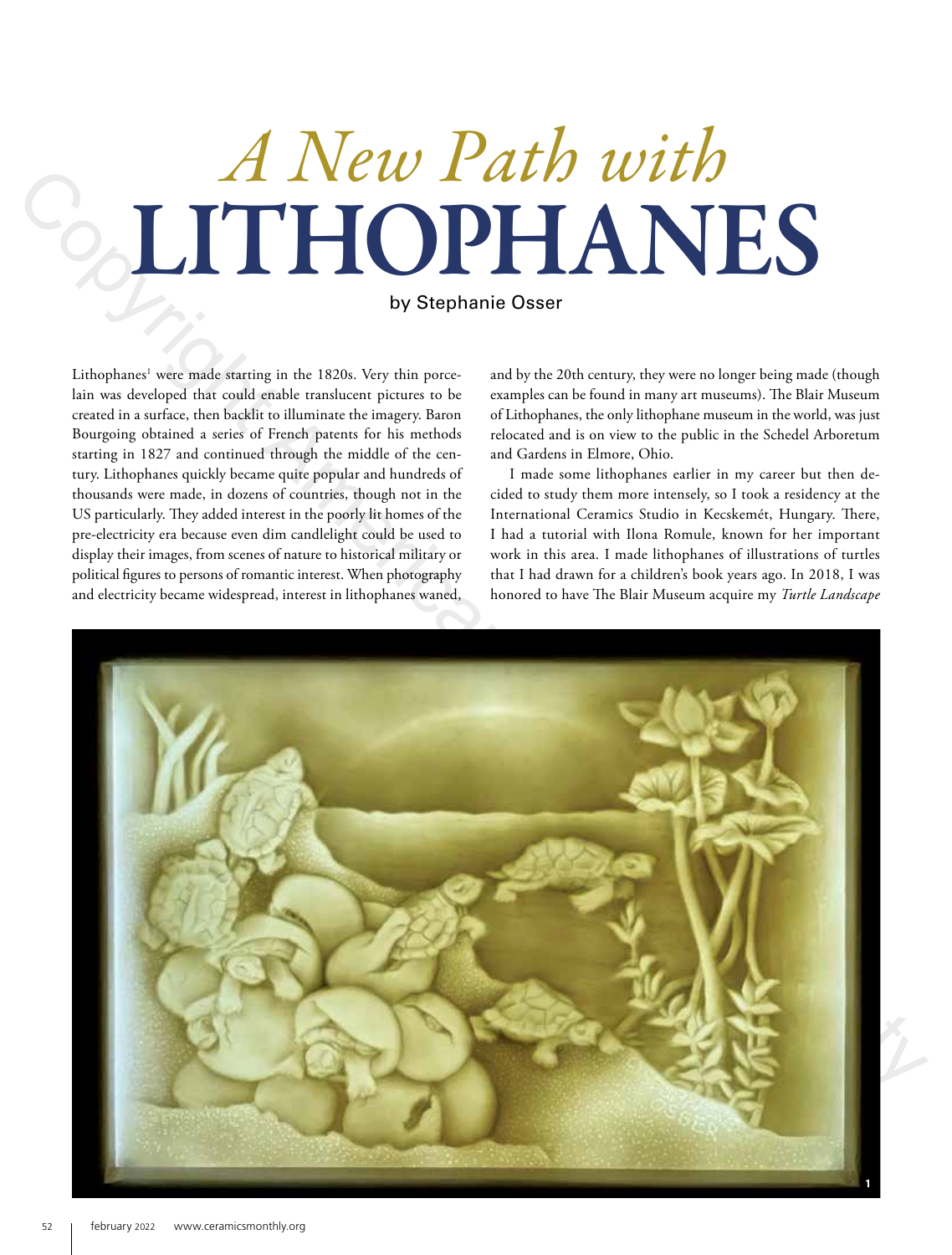*Lithophane* (made in Kecskemét) for their collection. The museum curator, Julia LaBay Darrah, also mounted an exhibition there in 2019 entitled *All About Eggs* that chronicled the history of these illustrations starting in the book and winding up in lithophanes.

To have a first experience with lithophanes, making a nightlight can be rewarding. Then you can try adding lithophanes to the bottom or sides of vessels with your small image.

### **Finding Your Materials**

To begin, cast a block of plaster that will be carved in relief. Buy the freshest plaster available and be sure to check the date on the bag. A level is your best friend at this step. Use it to make sure your pouring surface and carving blocks and bats are level—this ensures a level surface for making your final slip-cast lithophane.

Cast your plaster carving blocks on top of smooth, shiny granite or marble tile. The plaster will release easily from these impermeable materials and the block's surfaces will be just as smooth. Build wood frames with clay supports along the perimeter of each tile for pouring in your plaster (A). Start out small, with plaster blocks that are about 5×3½×1 inches. Refine the plaster carving surface with sandpaper once cured (B).

With any leftover plaster, I make thin, lightweight bats (see C), compressing the flowing plaster between two heavy, shiny granite or marble tiles (about  $12\times12\times1/4$  inch). I make different sizes of these bats, each about 1/4–1/2 inch thick. Because they are lightweight, I put my wet lithophanes between two thin plaster bats for drying.

When sourcing carving tools, either use what you have, make your own, find dental tools, or buy tools from Kemper, Xiem, or Mudtools (see D). You will definitely need a fettling knife and a rubber-tipped, two-sided smoothing tool that can be trimmed to the shape you need. This is helpful in scoring and slipping out-of-reach areas like the bottom of a cup—should you decide to add a lithophane there. My favorite tool is a tiny metal rib

made at Kecskemét by their wonderful support technicians. See the rib pictured in the bottom right of image D. If you'd like to make one

of your own, trace it and cut the shape from metal or a plastic card. Mix the plaster and carefully pour it into your frame on the marble slabs. Once set up, smooth the uneven edges on the top and bottom. Keep them wet: they are easier to carve and there will be no plaster dust.

Make a damp box out of a plastic container. Pour about a 1½ inch layer of plaster into the bottom, let it set, then keep it moist with a tight-fitting lid. This damp box helps keep the lithophane blocks wet as I carve, and I also use it for storing my slip-cast pieces of cut-out lithophanes to add to the bottom or sides of vessels. Everything stays damp and ready for when you resume work. Remember to spray water on the plaster in your damp box while in production.





Fired porcelain panel is recessed after firing and shows various tonalities and the feeling of basrelief when backlit. **3** Framed *Turtle Landscape Lithophane* with LED light panel behind it. Note: bowed out center creates the rainbow over the pond when lights are on. *Photo: Ann Woodard.*

**1** Stephanie Osser's *Turtle Landscape Lithophane* from illustrations made for non-fiction children's book, *All About Eggs,* by Millicent Selsam, 1980. **2** Lithophane turtles image in base of a cup.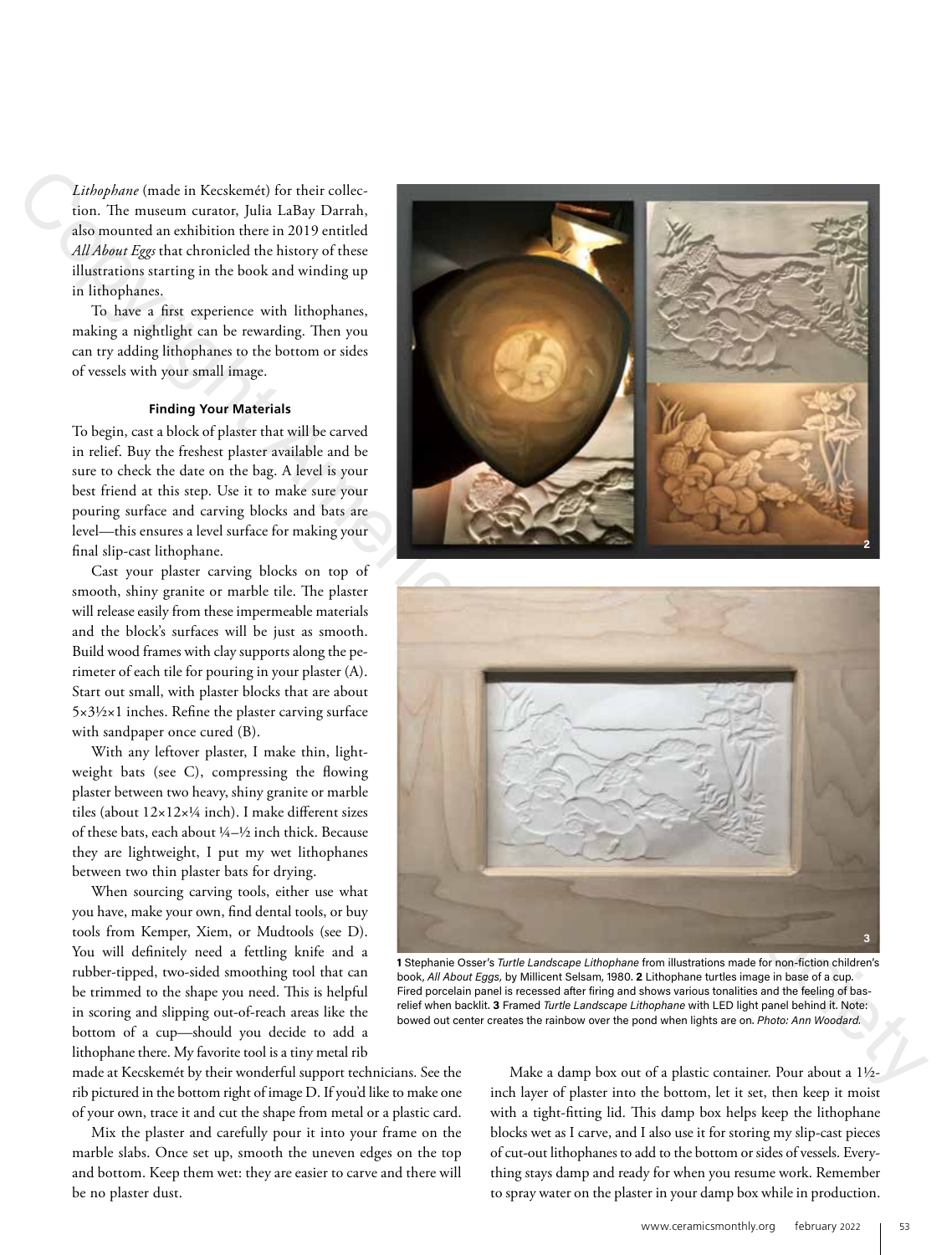You may use both sides of the damp plaster block to carve separate images. Starting with my pencil guidelines on the plaster, I carve an outline of my image on the plaster. Keep in mind that this is going to be a very shallow bas relief with no undercuts for easy release and with three levels: foreground, middle ground, and background. I use a curved clean-up tool and start with the shallow areas of the image, then carve the deeper areas (E). The lowest depth should be about 3mm (1/8 inch). With experience, you can guess what depth is going to produce various tonalities. The shallowest areas will be the brightest, with half tones created by various thicknesses of the fired porcelain.

You can press some soft porcelain clay or a white clay body (to keep your plaster clean) onto your image to evaluate your results





**4** Trimmed section of my lithophane image, supported by bracket and wall plug and plugged into an outlet. Note: the image is recessed. **5** Using a green nightlight for fun, the image's optical illusion pops forward visually when backlit.

so far. This process can also clean up some of the carved plaster. When you are done and have a clean final product, you can even make some bisque stamps by pressing clay into areas of the carving.

Use fine-grit sandpapers or sanding sponges for smoothing and burnishing both the carved surfaces and areas around the carved imagery while the plaster is still wet, and wash your carved plaster block to remove all remnants of plaster debris. Let the plaster relief block dry completely.

### **Casting the Lithophanes**

When working with porcelain slip, keep the following items handy: a bucket of clean water, a clean sponge, and a cloth for keeping hands clean. I use Laguna Glacier White S3128 translucent porcelain slip. It is translucent from 1/8 inch to 1/4 inch thick and can be fired from cone 5–8 for translucency. The slip has an average shrinkage rate of 14.5% and an average water absorption rate of less than 0.25%.

My supplier for nightlight brackets, plugs, and bulb supplies is listed at the end of this article. The lithophanes you will make should be about 1/8 inch or 3 mm thick, and flat, to fit in the straight brackets. After firing, you can mount the lithophane, using the provided clips and screws, into the plug.

Add a fence of painter's tape around the border of your carved plaster block so that it peaks above the image about 1/8 inch all around. Pour porcelain slip over the plaster block, so it stays within tape fence (F). Pour from the center so the slip flows evenly over the textured surface. Jiggle the block to help it along.

Once the slip is stable, remove the painter's tape. Smooth over the surface lightly and gently with a flat squeegee or rib, making sure that it's around 1/8 inch thick overall. This ensures that your lithophane, once fired, will fit in the nightlight bracket.

Once the slip loses its sheen (as the dry plaster absorbs the moisture) but is still flexible, flip it onto the thin, dry plaster bats or ware boards (G). Open metal shelving also works. While still soft, you may cut the outline of your image, or smooth the edges with a sponge. You could add holes for hanging it in a window.

For drying the slip, either put the slab between two of your lightweight plaster bats, or add some light weights to the edges. Porcelain has memory, and sometimes flat tiles warp or even crack in the kiln.

You may find cracks in areas of your lithophane carving that are very thin and fragile. Try to prevent this by carving those sections of your mold a bit deeper (to make the cast porcelain slightly thicker there) or pour the slip to make it slightly thicker in these places.

I fire my lithophanes to cone 6 on a shelf sprinkled with aluminum hydroxide to facilitate movement as they shrink. But even if your first lithophanes warp or crack, I promise you a smile as you hold it up to a light and say "Wow!" Keep trying; it's a challenge, and you will get better as you understand your materials and your particular designs.

**the author** *Stephanie Osser is a multimedia illustrator and educator, based in Needham, Massachusetts. To learn more about her and her work, go to StephanieOsser.com.*

### **Resources**

For nightlight components: https://theporcelaingarden.com/ night-light-replacement-parts-products

For mounting larger lithophane panels: https://evergraphs.com/ lithophane-light-panels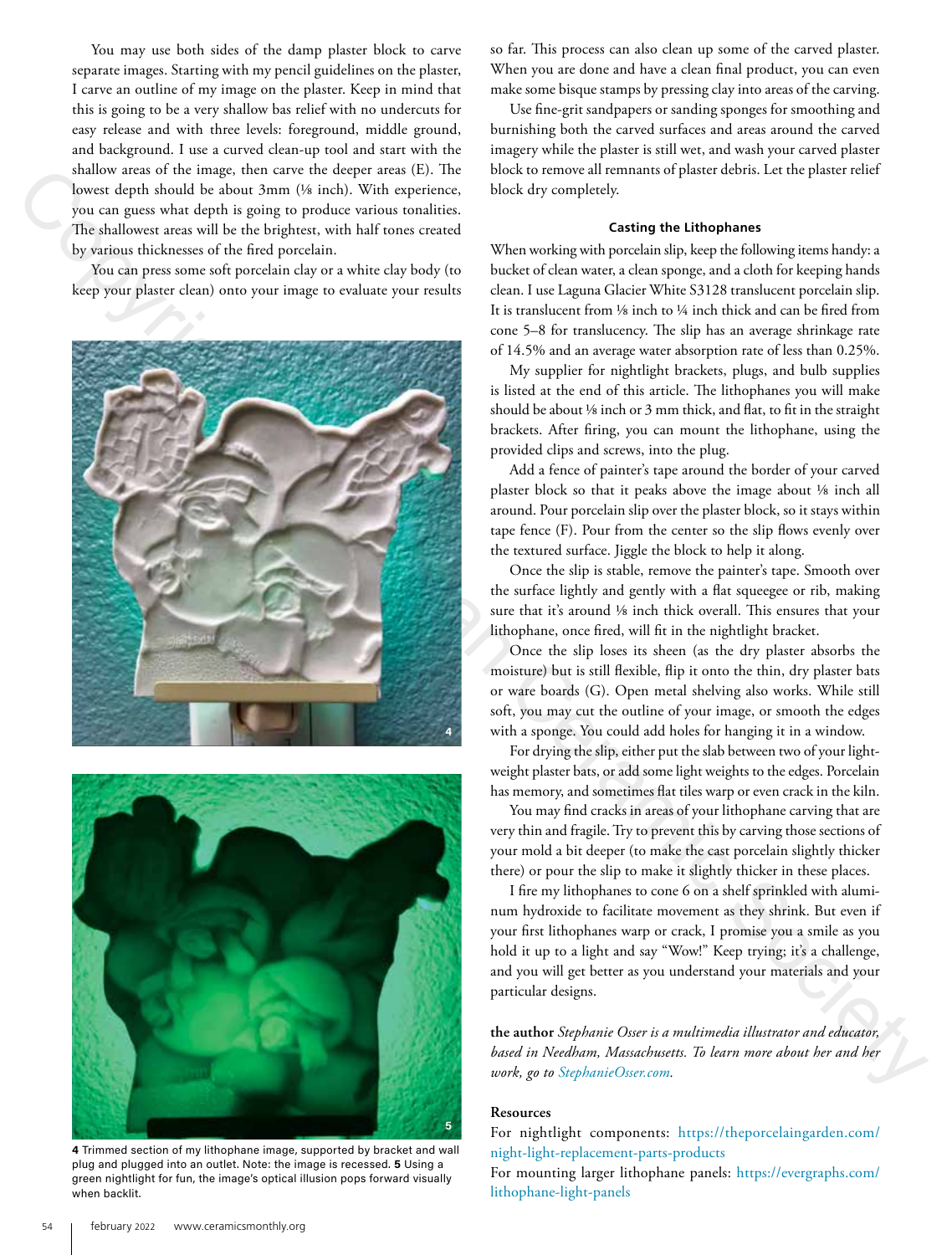

**6** Back of plug and bulb. Note: Use bulbs with taller filaments inside for best all over light. **7** *Baa Baa Light Sheep*, front view, nightlight mount. **6, 7** *Photos: The Clay Studio, Philadelphia, for the exhibition "Small Favors 2021."* **8** *Ba Baa Light Sheep*, shown backlit, revealing image. **9** *My Family Odyssey*—my dad, age 3, arriving at Ellis Island. Bas-relief tile, in permanent collection at the Statue of Liberty Ellis Island Museum. *Photo: Cary Chu.* **10** *My Family Odyssey* lithophane.

# **The Story of the Makoto Yabe Lithophane**

Makoto Yabe, whose name means archer in Japanese and who would sign his work with the image of an archer, was a master with clay, glaze, design, handbuilding, and working on his potter's wheel. Depicted in this lithophane, Makoto is surrounded by his adoring students, at the potter's wheel, under the arm of the archer, with the sun symbolically setting on his special life.

I carved vessel-shaped stamps, like the pots I admired made by Makoto, and stamped them around the lithophane. Early Ukiyo-e Japanese woodblock prints also influenced the design, created first as a bas-relief tile and cast in plaster, then cast in translucent porcelain clay. The illuminated pots are arranged reminiscent of Makoto's flaming hot kiln.



*Photo: Alice Yabe.*



## For in-depth information and a recipe for translucent porcelain: https://digitalfire.com/glossary/translucency.

1 According to Margaret Carney, PhD., former Director and Curator of the Blair Museum of Lithophanes, this art form may be defined as "three-dimensional, translucent porcelain plaques which, when backlit, reveal detailed magical images." Her book *Lithophanes* (Schiffer Publishing, Ltd., 2008) contains an exhaustive review of the history of these artistic products with many inspiring photographs of the finest examples, and many details about how they are constructed. Also, see her article "Lithophanes" in *Ceramics: Art and Perception*, 2012; 87:25-29.